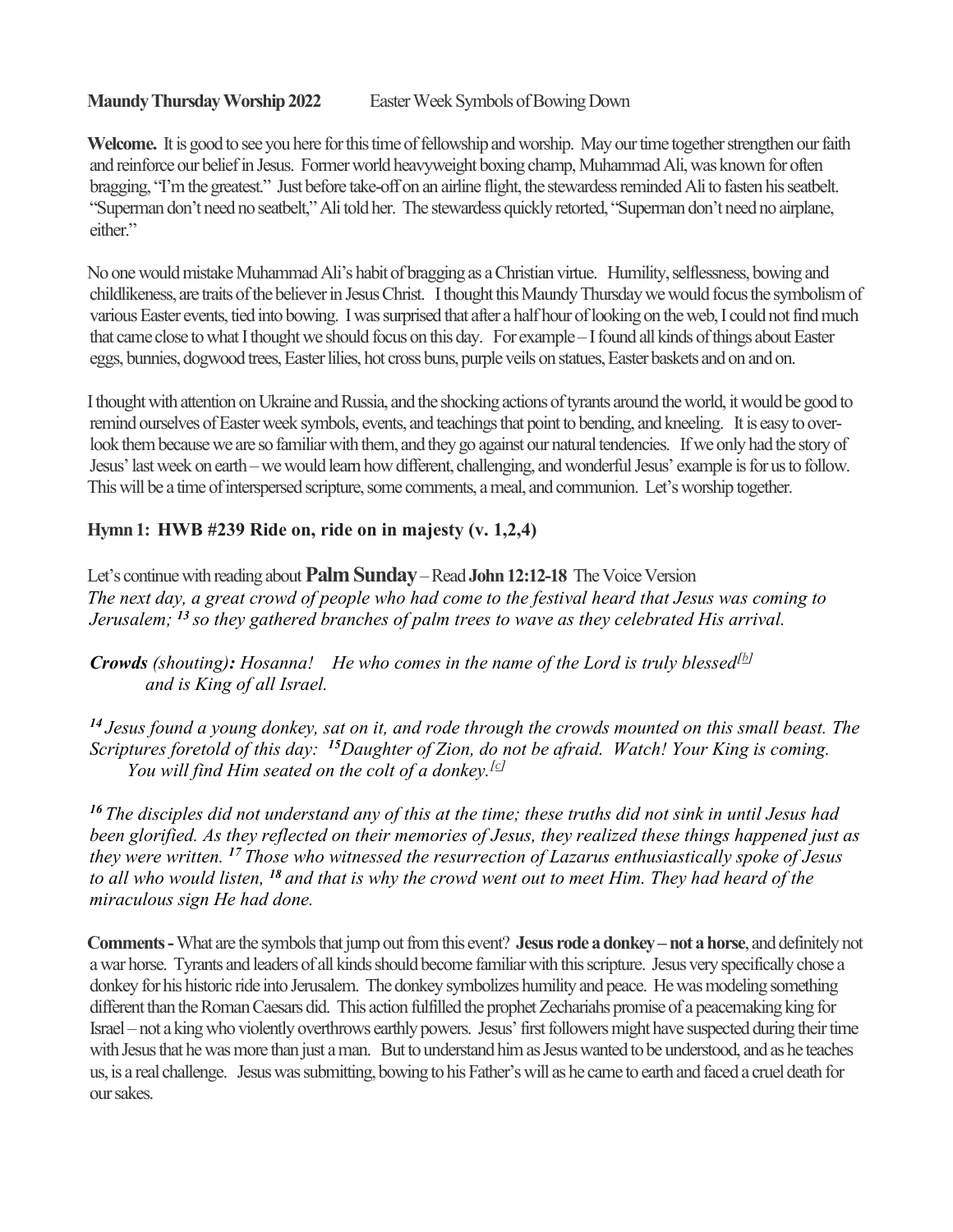Another symbol is palm branches. The palm branch is a symbol of victory, triumph, peace, & eternal life originating in the ancient Near East and Mediterranean world. A palm frond or the tree itself is one of the most common attributes of Victory personified in ancient Rome. We know victorious athletes in ancient Greece received some type of garland. They are a way to demonstrate honor and worship and welcome. We could stretch the meaning to say, the palm branches were a demonstration of the desire to be a follower of the person they were laying out branches for. This is an example of the Bible taking a cultural symbol of victory and power and turning it in to a godly focused symbol.

Plus, it is easy to imagine people stooped over to lay down their branches as Jesus passed by. They wanted the Messiah to reveal himself. They wanted to worship and adore a Savior – but on their own terms. And we can imagine that some people knelt, and even prostrated themselves during this event.

# Hymn 2: HWB #241 'Tis midnight, and on Olive's brow

# Prayer for the meal. 1 Corinthians 10:16-18 (NLT – New Living Translation)

When we bless the cup at the Lord's Table, aren't we sharing in the blood of Christ? And when we break the bread, aren't we sharing in the body of Christ? And though we are many, we all eat from one loaf of bread, showing that we are one body. Think about the people of Israel. Weren't they united by eating the sacrifices at the altar?

1 **Peter 2:22-25** (NLT) He never sinned, nor ever deceived anyone. Jesus did not retaliate when he was insulted, nor threaten revenge when he suffered. He left his case in the hands of God, who always judges fairly. He personally carried our sins in his body on the cross so that we can be dead to sin and live for what is right. By his wounds you are healed. Once you were like sheep who wandered away. But now you have turned to your Shepherd, the Guardian of your souls.

Jesus, we thank you for this time together. May we please you as we worship and fellowship and partake of communion. We cannot repay you for all the blessings we have received from you. Help us grow in you and may our communion together give more knowledge, wisdom, and strength to follow you fully. Prepare us for partaking of your body, with this body. Help us to continue to bow before your will and your values. May we grow in imitating your humility in every part of our beings. Amen.

## Eat the meal. (Instructions)

# Then on Monday of Passion Week, Jesus cleaned out the Temple Matthew 21:12-17

 $12$  Jesus came to the temple. He drove out all those who were buying and selling. He upended the moneychangers' tables and the dove-sellers' benches.

**Jesus:** <sup>13</sup> It is written, "My house will be a house of prayer for all people," but you have turned this house of prayer into a den of robbers.<sup>[c]</sup>

<sup>14</sup> Then the blind and the lame came to the temple, and Jesus healed them. <sup>15</sup> Rings of children circled round and sang, "Hosanna to the Son of David." But the priests and scribes didn't understand. When they saw the upturned tables, the walking paralytics, and the singing children, they were shocked, indignant, and angry, and they did not understand.

**Priests and Scribes:**  $^{16}$  Do you hear what these children are saying?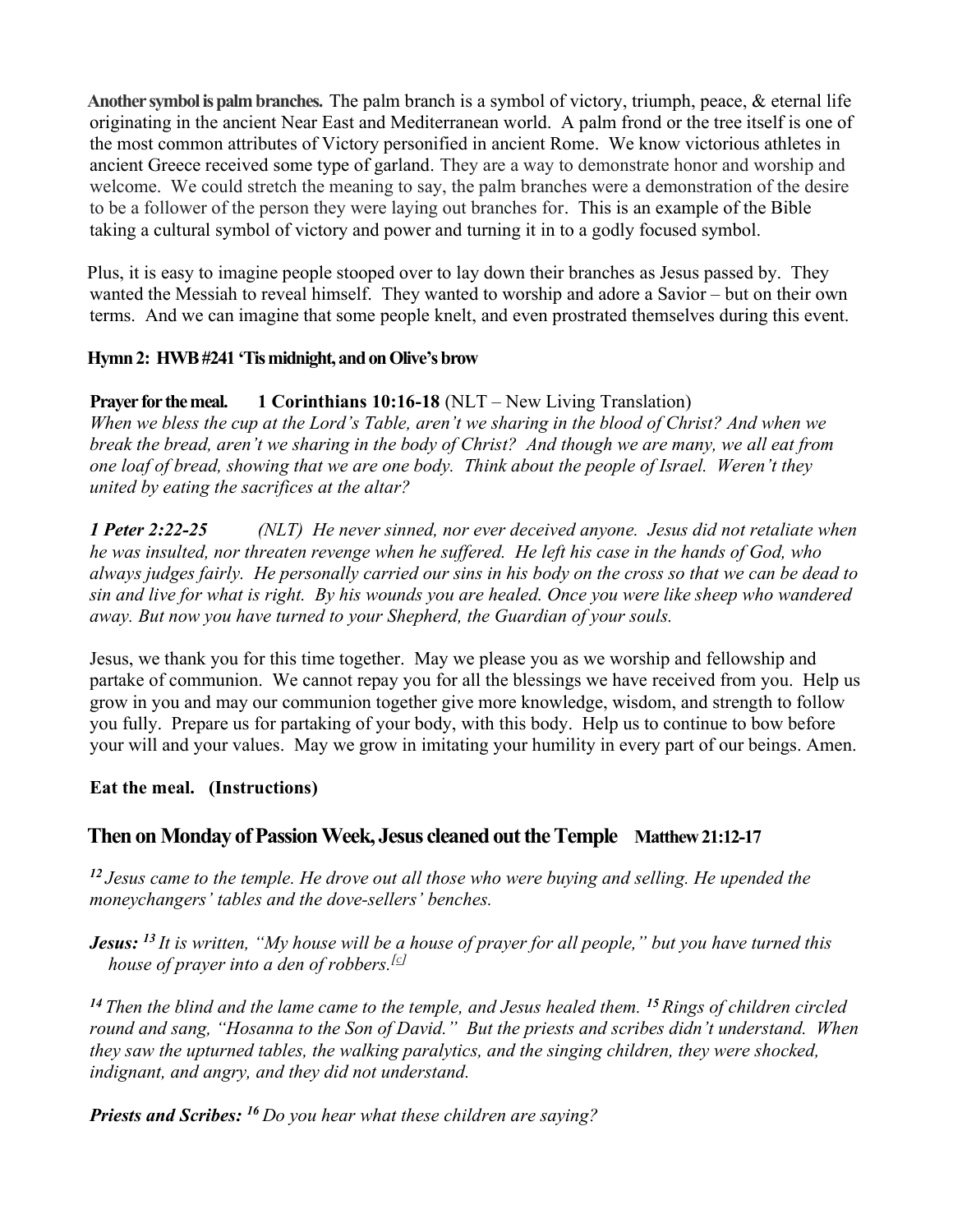**Jesus:** Yes. Haven't you read your own psalter? "From the mouths and souls of infants and toddlers, the most innocent, You have decreed praises for Yourself." $[4]$ 

 $17$  At that, Jesus left Jerusalem. He went to Bethany, where He spent the night.

Comments - In this symbol, Jesus makes a statement about what a worship space should be about. The Gospel of John has this event at the beginning of his ministry. The other Gospels place it here. I like to think, it occurred at both times. Why? Jesus was saying, change your worship priorities. He was saying, I am the new temple for following God. You do not need all this corrupt ritual or this special place. You just need to follow, worship, and bow before me.

Can anyone be surprised at this other side to Jesus? When he walks into the temple, he becomes enraged. God's house of worship, plus people's greed and attitudes are not as they should be! He turns out to be not just a kindly teacher; instead, He is the Anointed One, not to be taken lightly. Amid this scene filled with joy and chaos, there are extremes. Some are beginning to understand who this man from Galilee is - the Anointed. But the religious rulers were having great difficulty with the disruption to their orderly traditional world. It doesn't matter if the cleaning of the temple occurred once or twice. The point is – Jesus is now the focus of godly worship. And it is a warning we can easily corrupt worship and organized religion for profit.

Worship spaces of most if not all religions have some activities of abasement – especially in sacred spaces. I grew up seeing Buddhists bowing in their temples. I know it becomes harder as we age, but the act of kneeling is a great physical action that represents the heart attitude of humility that Jesus often taught, and he clearly modeled. I grew up kneeling at family devotions every night. This is in total contrast to the Temple money making system as well as the Pharisees "crushing people with unbearable religious demands and never lift a finger to ease the burden." (Mt. 24:9) Worship practices are simply different ways to bow, express honor, respect, and to ask for help to become more obedient to God the Father, Jesus the Son and the Holy Spirit in daily life.

## Hymn 3: HWB #247 Jesus, remember me (Sing through twice)

Comments - On Tuesday of passion week, by one calculation, a variety of events occurred. Jesus did a lot of teaching in the Temple. During this time and in his travel to and from Bethany - He passed a fig tree he cursed that had withered and taught about faith. Jesus was questioned about paying Caesar's tax – a trap to see who had the ultimate honor and power. His authority was questioned and challenged. The widow's offering was highlighted – with Jesus showing again that we are not to bow before wealth but instead honor real generosity. He had a long talk about the end times, including the destruction of the Temple, and tells us, no one knows the hour or the day. Jesus warned about the pride of the teachers of the law, in contrast to his own actions of humility, along with other teachings. (Mk 11:20 – 13:37)

And Jesus offered the **parable of the tenants**, who mistreated the owners' servants and then killed the owner's son, instead of bowing, honoring, and respecting. This story can be seen as a prophecy and a warning. The tenants decided they were the owners, so they did not need to listen or bow to anyone. They had a distorted posture and attitude that led to violence. This is so different than what Jesus models and requires of us.

Also on Tuesday, Jesus was asked what is the **most important commandment.** He responded: "It is this: 'Hear, O Israel: The Lord our God, the Lord is one. Love the Lord your God with all your heart and with all your soul and with all your mind and with all your strength.' The second is this: 'Love your neighbor as yourself.' There is no commandment greater than these." (Mark 12:29-31)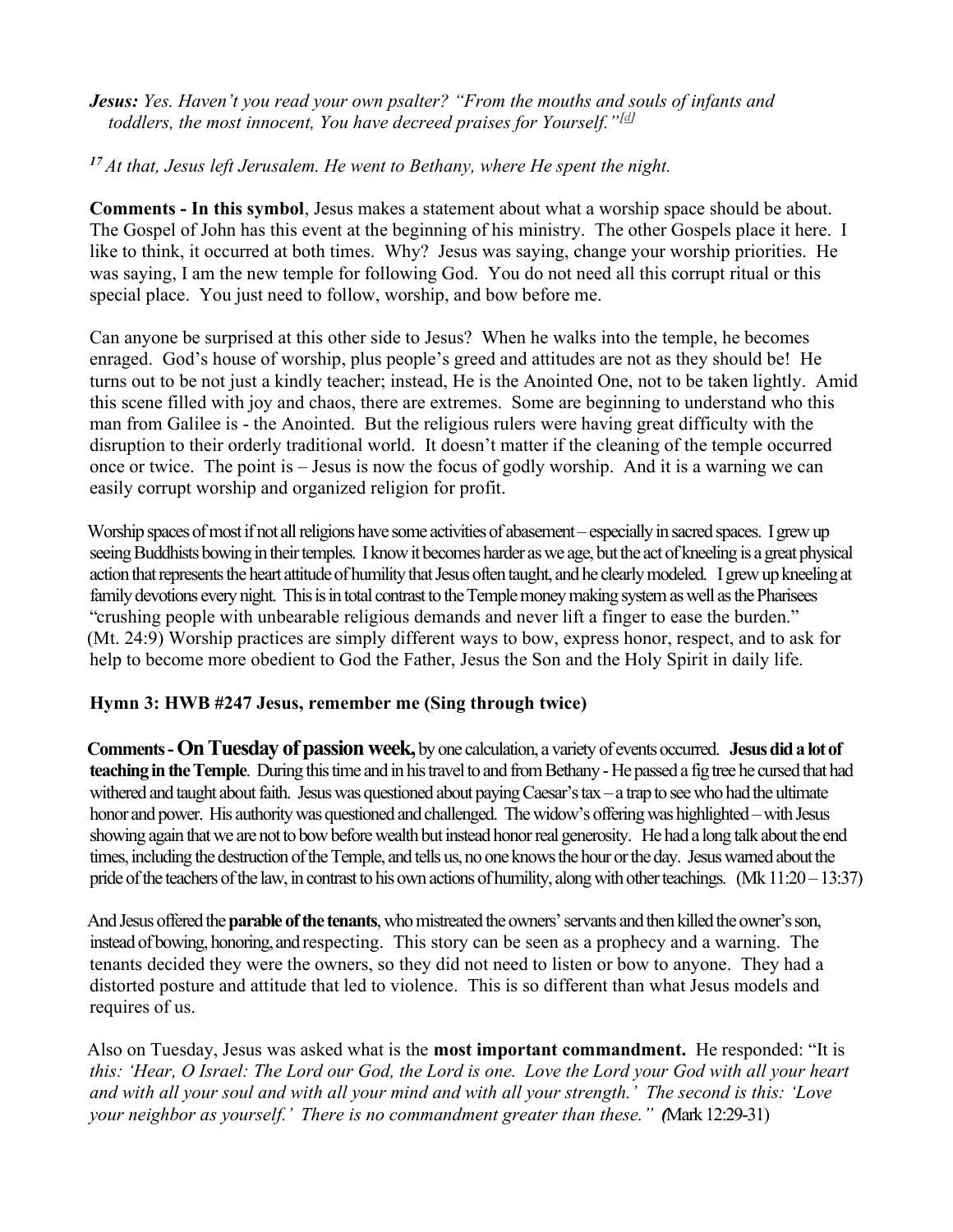Loving God and loving each other requires an attitude of bowing. Placing others first in our lives. May we grow in the same mindset that Jesus has – humility, tenderness, compassion, and obedience.

Comment - Then on Wednesday of Passion Week, it seems Jesus rested in Bethany. It makes sense that Jesus took time to prepare himself for the Last Supper, his arrest, trial, and crucifixion. It is the day of Jesus being anointed – a kneeling symbol of his coming death as his feet are dried by hair.

**John 12:1–8** Six days before the Passover, possibly Wednesday of Passion Week, Jesus came to Bethany, where Lazarus lived, whom Jesus had raised from the dead. Here a dinner was given in Jesus' honor. Martha served, while Lazarus, (who was raised from the dead,) was among those reclining at the table with him. Then Mary took about a pint of pure nard, an expensive perfume; she poured it on Jesus' feet and wiped his feet with her hair. And the house was filled with the fragrance of the perfume. But one of his disciples, Judas Iscariot, who was later to betray him, objected, "Why wasn't this perfume sold and the money given to the poor? It was worth a year's wages." He did not say this because he cared about the poor but because he was a thief; as keeper of the money bag, he used to help himself to what was put into it. "Leave her alone," Jesus replied. "It was intended that she should save this perfume for the day of my burial. You will always have the poor among you, but you will not always have me."

Comments - The anointings of Jesus's head or feet are recorded in all four gospels. Three of the accounts take place on Holy Wednesday of Holy Week at the house of Simon the Leper in Bethany, where Mary, Martha and Lazarus lived. The event in Luke features an unknown sinful woman. This gesture with perfume is an action frequently mentioned in other literature from the time, as one way to honor someone. But using hair to dry Jesus's feet, is not recorded elsewhere. It should be regarded as an exceptional gesture. It involves stooping, bowing and kneeling; not just physically but in our hearts, attitudes and habits.

# On Thursday was the Passover and the Last Supper and arrest of Jesus. Matthew 26: 17-19

<sup>17</sup> On the first day of the Festival of Unleavened Bread, the disciples came to Jesus and asked, "Where do you want us to make preparations for you to eat the Passover?"

<sup>18</sup> He replied, "Go into the city to a certain man and tell him, 'The Teacher says: My appointed time is near. I am going to celebrate the Passover with my disciples at your house.'" <sup>19</sup> So the disciples did as Jesus had directed them and prepared the Passover.

**Luke 22:24-30** <sup>24</sup> A dispute also arose among them as to which of them was considered to be greatest. <sup>25</sup> Jesus said to them, "The kings of the Gentiles lord it over them; and those who exercise authority over them call themselves Benefactors.  $^{26}$  But you are not to be like that. Instead, the greatest among you should be like the youngest, and the one who rules like the one who serves.  $^{27}$  For who is greater, the one who is at the table or the one who serves? Is it not the one who is at the table? But I am among you as one who serves. <sup>28</sup> You are those who have stood by me in my trials. <sup>29</sup> And I confer on you a kingdom, just as my Father conferred one on me,  $^{30}$  so that you may eat and drink at my table in my kingdom and sit on thrones, judging the twelve tribes of Israel.

Comments: The disciples had this conversation several times. They clearly wanted power with Jesus and power over others. They wanted to be special in Jesus' kingdom. So, Jesus had to teach them and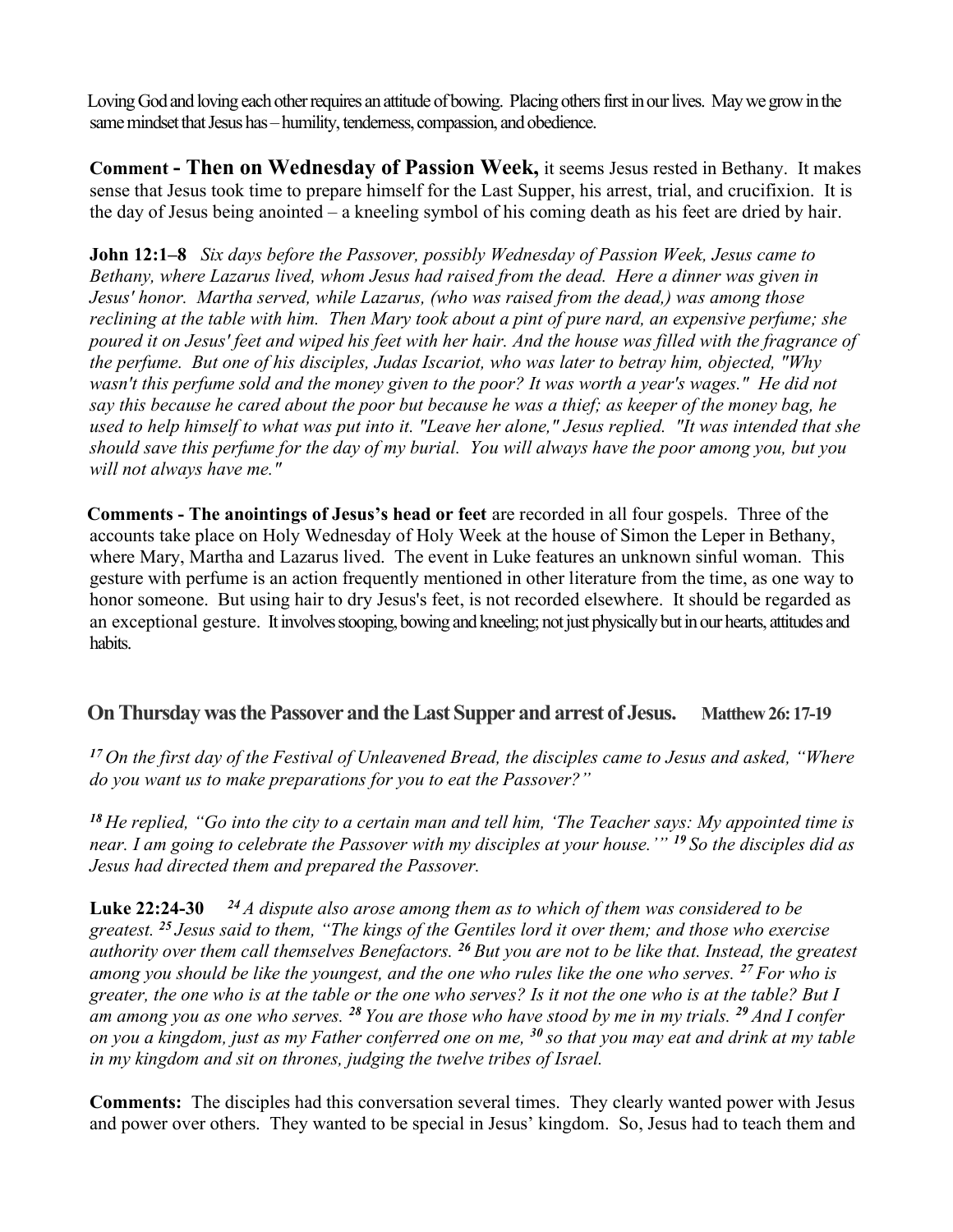explain to them and model for them, that their idea of greatness was hog wash. Instead of directly accusing them of pride and a lack of humility, Jesus instead kept pointing to himself. We are called to service and servanthood for Jesus. And let's remember Jesus asked us to be like little children.

One of the great and revealing lessons from Covid is the importance and great need of necessary workers – and their plight in the human ranking of greatness and wealth. We can only be great people, because of what other people provide for us. Education. Jobs. Legal systems. Government systems like Health Care, Infrastructure and so on. We are interdependent. Jesus kept telling the disciples that greatness comes with discipleship, bowing to others in various ways, respecting all, and helping each other to be great. And we are told – to not lord it over people and to not desire to boss people around. Status in the Kingdom of God comes with serving others and especially serving Jesus.

And this is not just the desire for titles. The push to be the "greatest" is not always in an outward display. It can also be in the quietness of our hearts because we would be embarrassed to say out loud the kinds of things we think. Things like, "I am doing a better job than so and so because  $I \ldots$ " "I am more spiritual than so and so because  $I \ldots$ " "I please God more than so and so because  $I \ldots$ " "I am more important to God's kingdom than so and so because  $I \dots$ " You can fill in the blanks. We can be essentially no different from the disciples for pride and conceit are natural to the human condition. So, we are continually urged to adapt real attitudes and habits of humility and servanthood. As God stooped to come to earth, we are to stoop, bow, kneel, respect, and honor all of those we interact with.

Do you want to be truly great? Then avoid the world's definition and quest for greatness. We do not have to have superior skills and abilities or win the contests or even achieve success. Those things are unimportant in God's eyes. The truly great are the Almighty's humble servants who serve wherever doing whatever He desires whether that gains the attention and acclaim of people or not. Ranking in God's kingdom is dependent on being a good servant, and like a child – as Jesus so often points out.

**John 13:1-17** It was just before the Passover Festival. Jesus knew that the hour had come for him to leave this world and go to the Father. Having loved his own who were in the world, he loved them to the end.  $\frac{2}{3}$  The evening meal was in progress, and the devil had already prompted Judas, the son of Simon Iscariot, to betray Jesus.  $3$  Jesus knew that the Father had put all things under his power, and that he had come from God and was returning to God;  $\frac{4}{5}$  so he got up from the meal, took off his outer clothing, and wrapped a towel around his waist.  $5$  After that, he poured water into a basin and began to wash his disciples' feet, drying them with the towel that was wrapped around him.

 $6$  He came to Simon Peter, who said to him, "Lord, are you going to wash my feet?"  $<sup>7</sup>$  Jesus replied, "You do not realize now what I am doing, but later you will understand."</sup>

<sup>8</sup>"No," said Peter, "you shall never wash my feet." Jesus answered, "Unless I wash you, you have no part with me."

 $9$  "Then, Lord," Simon Peter replied, "not just my feet but my hands and my head as well!"  $10$  Jesus answered, "Those who have had a bath need only to wash their feet; their whole body is clean. And you are clean, though not every one of you."  $^{11}$  For he knew who was going to betray him, and that was why he said not everyone was clean.

 $12$  When he had finished washing their feet, he put on his clothes and returned to his place. "Do you understand what I have done for you?" he asked them.  $^{13}$  "You call me 'Teacher' and 'Lord,' and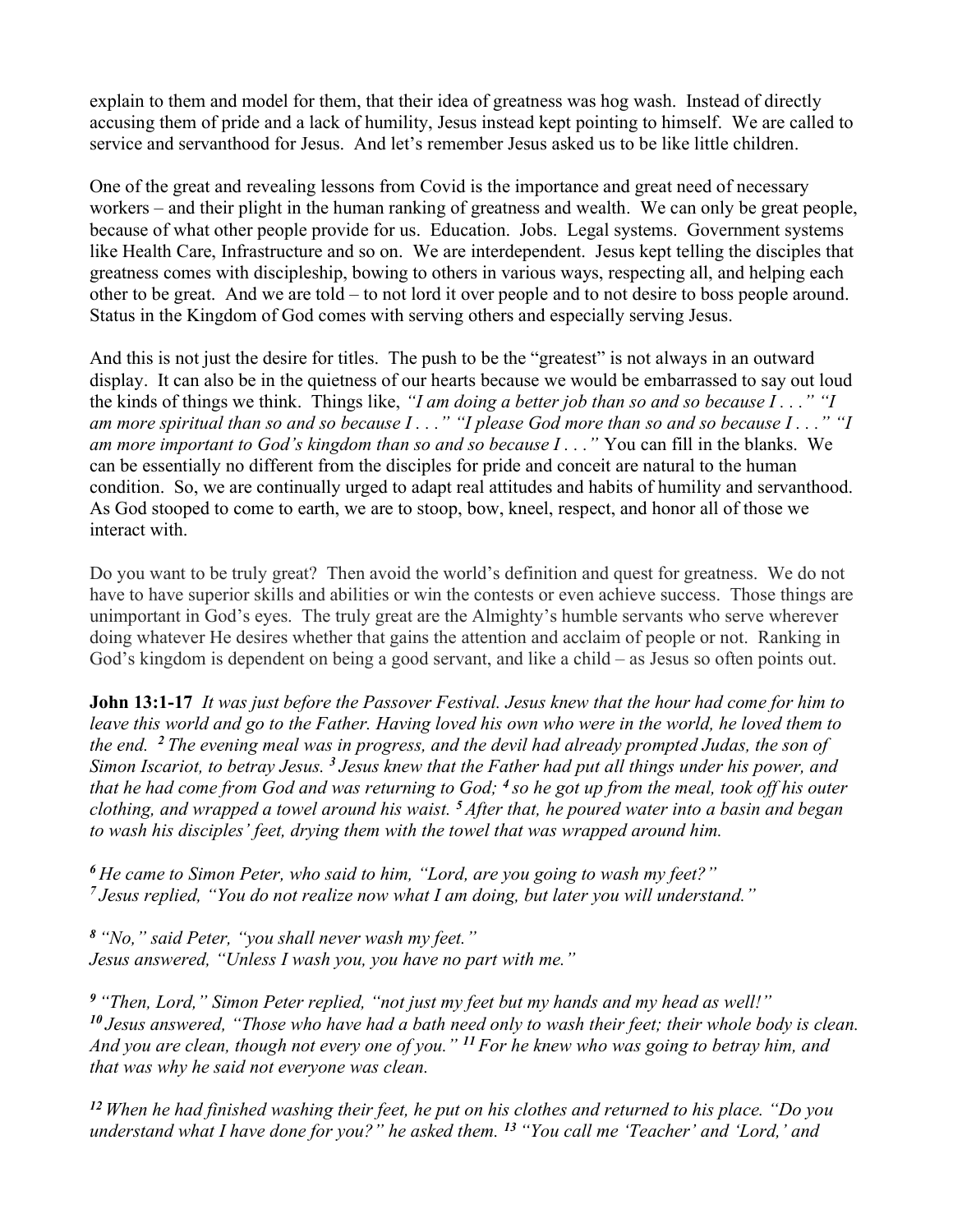rightly so, for that is what I am. <sup>14</sup> Now that I, your Lord and Teacher, have washed your feet, you also should wash one another's feet. <sup>15</sup> I have set you an example that you should do as I have done for you. <sup>16</sup> Very truly I tell you, no servant is greater than his master, nor is a messenger greater than the one who sent him.  $^{17}$  Now that you know these things, you will be blessed if you do them.

Comments – Judas is very much part of the story. He and many others wanted to force Jesus to be the type of Messiah they wanted. To go against God's plan for Jesus and the world. To not allow Jesus to bow and obey God's purpose of sending him to earth. And Judas and others did not want to bow to the Almighty's purpose for Jesus.

And let us carefully examine this foot washing, kneeling, bowing, the towel and the basin. There have been many Christian symbols over the years for various purposes, at different times and places - a fish, dove, Alpha and Omega, an anchor, the Good Shephard, peacock, shamrock, a rock, a Lamb, and of course the cross – in different configurations.

But maybe for our time we need to emphasize the **towel and basin and water** as our symbol. They are needed reminders of what it means to be followers of Jesus Christ. They are important reminders of what this world needs. There is an element of vulnerability when we kneel. It is an action of antigreatness, as the world defines greatness. The basin, towel and water are reminders that we are servants as well as the kind of servants Jesus calls us to be. Jesus made another attempt to teach the disciples about humility.

Typically, the person that was doing the washing was a lowly and nameless slave to those gathered around the table for dinner. That is why Jesus shocks his disciples when he takes a towel, kneels, and starts washing the feet of his disciples. Peter can't understand it because Jesus was mirroring the work of an insignificant slave. He says something like this: "Are you kidding my Lord, are you going to wash my feet? You cannot do that, this is the work of slaves, of servers, of someone from a different class than us."

But Jesus insists and says: "Unless I wash you, you have no share with me." Here is another way to understand Jesus' words: "Unless you take the position of a servant, you cannot see me, claim you know me, or understand what the gospel is all about."

**Matthew 26:20-30** <sup>20</sup> When evening came, Jesus was reclining at the table with the Twelve. <sup>21</sup> And while they were eating, he said, "Truly I tell you, one of you will betray me."

<sup>22</sup> They were very sad and began to say to him one after the other, "Surely you don't mean me, Lord?"

<sup>23</sup> Jesus replied, "The one who has dipped his hand into the bowl with me will betray me. <sup>24</sup> The Son of Man will go just as it is written about him. But woe to that man who betrays the Son of Man! It would be better for him if he had not been born."

<sup>25</sup> Then Judas, the one who would betray him, said, "Surely you don't mean me, Rabbi?"

Jesus answered, "You have said so."

 $26$  While they were eating, Jesus took bread, and when he had given thanks, he broke it and gave it to his disciples, saying, "Take and eat; this is my body."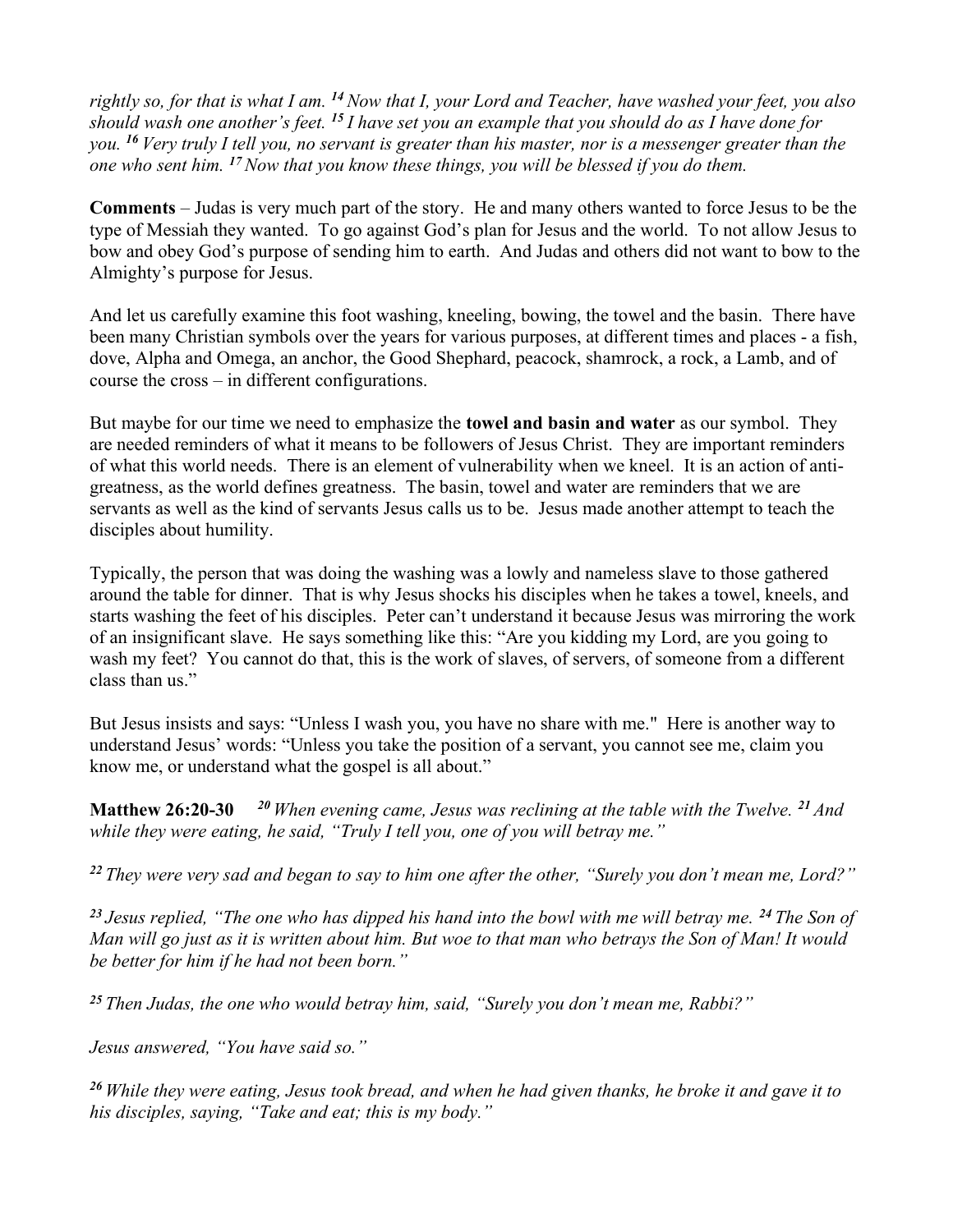<sup>27</sup> Then he took a cup, and when he had given thanks, he gave it to them, saying, "Drink from it, all of you. <sup>28</sup> This is my blood of the<sup>[b]</sup> covenant, which is poured out for many for the forgiveness of sins. <sup>29</sup> I tell you, I will not drink from this fruit of the vine from now on until that day when I drink it new with you in my Father's kingdom."

 $30$  When they had sung a hymn, they went out to the Mount of Olives.

## Hymn 4: HWB #240 Go to dark Gethsemane

### Comment - Symbols from this event are the cup – blood of the covenant and bread.

The bread and the wine are symbols that represent Jesus. They are symbols of Almighty God stooping to come to earth for our benefit. Jesus ties the cup to the covenant God made with Israel. God come down to live with us, to commit himself to lead and guide a people to be a light to the nations.

The broken pieces of bread reminds us of His body which was broken when He was nailed to the cross. The wine reminds us of Jesus' blood that He shed for us on the cross. Jesus loved us so much that He gave His body and blood for us, so we could be forgiven when we sin. That is a lot of love for each and every one of us, all over the world. Jesus became the sacrificial lamb of God.

When we take the Lord's Supper, Communion, it is important to remember Jesus' sacrifice for us. It isn't something we should just do without thinking about what it truly represents. It was given to us by Jesus Himself, so we wouldn't forget His great love for all of us. These are key symbols about what it means to follow Jesus and they stand for the wonderful God Jesus, who stooped to come to earth, who teaches us how to live, who died for us and forgives our sins.

#### Instructions on how to partake.

## Communion Prayer 1 Corinthians 11:23-26

 $23$  For I received from the Lord what I also passed on to you: The Lord Jesus, on the night he was betrayed, took bread,  $^{24}$  and when he had given thanks, he broke it and said, "This is my body, which is for you; do this in remembrance of me."  $^{25}$  In the same way, after supper he took the cup, saying, "This cup is the new covenant in my blood; do this, whenever you drink it, in remembrance of me."  $^{26}$  For whenever you eat this bread and drink this cup, you proclaim the Lord's death until he comes.

Jesus, we cannot thank you enough for what you have done for us and in us and for what you will do among us in the future. Thank you for this wonderful way to remind us of your amazing love. Be with us as we honor you at this time. Unite us together wholly in you. We bow in humility and gratefulness. Touch us as we each need to be touched. Thank you for coming to earth to show us how to live.

Show each of us anything that is not pleasing to You. Reveal any secret pride, any unconfessed sin, any rebellion or unforgiveness that may be hindering our relationship with You. We know that we are Your beloved children, having received You into our hearts and lives and having accepted Your death as penalty for our sinfulness. The price You paid covered us for all time, and our desire is to live for You. This is why we bow before you and call you Lord. Thank you for your victory over death, so we are free from the penalty for our sins. Thank you that you offer us life now and forever.

Hear our silent prayers before we partake of these symbols of pain and of victory. Amen.